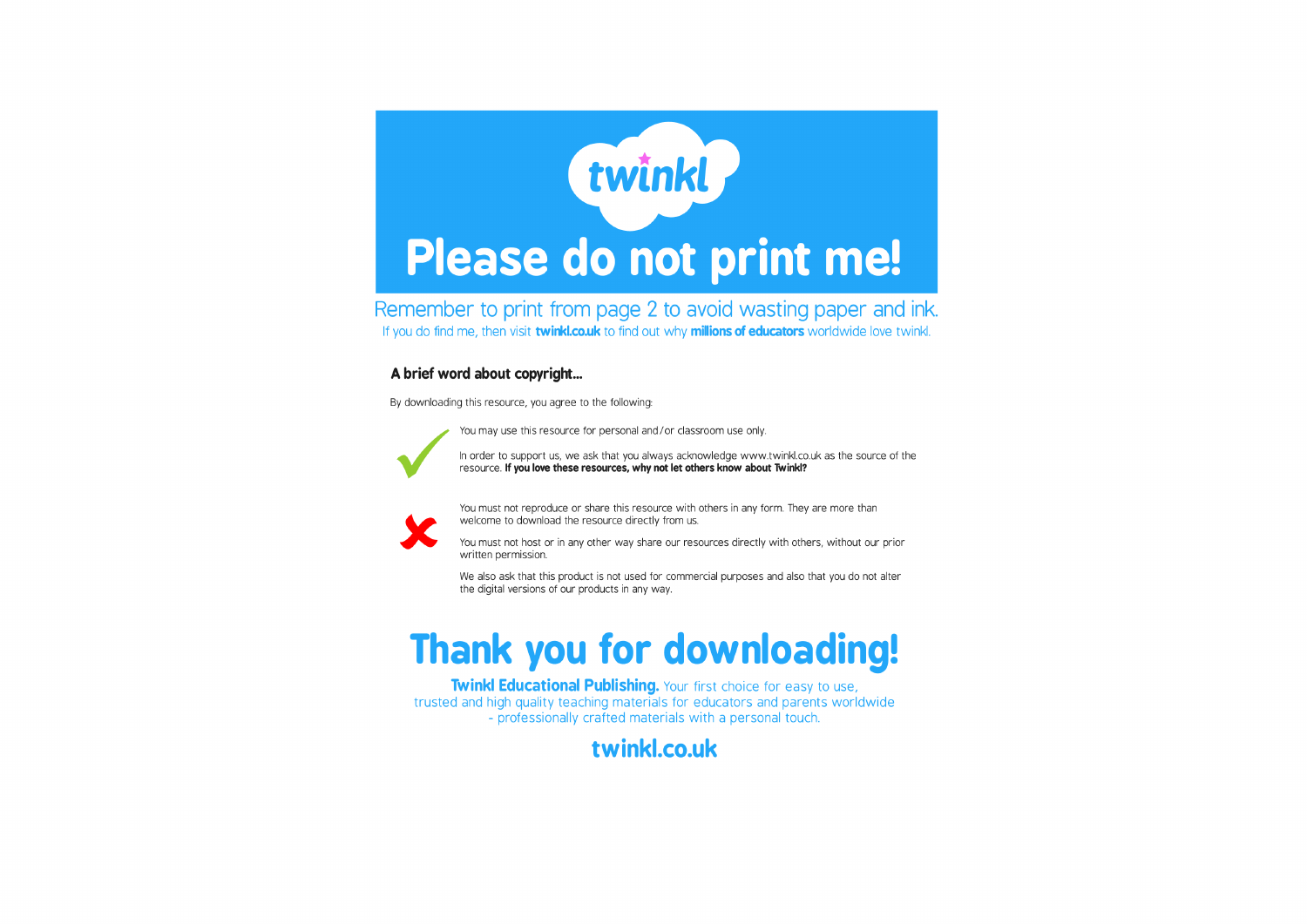## Dividing by 5 on a Number Line



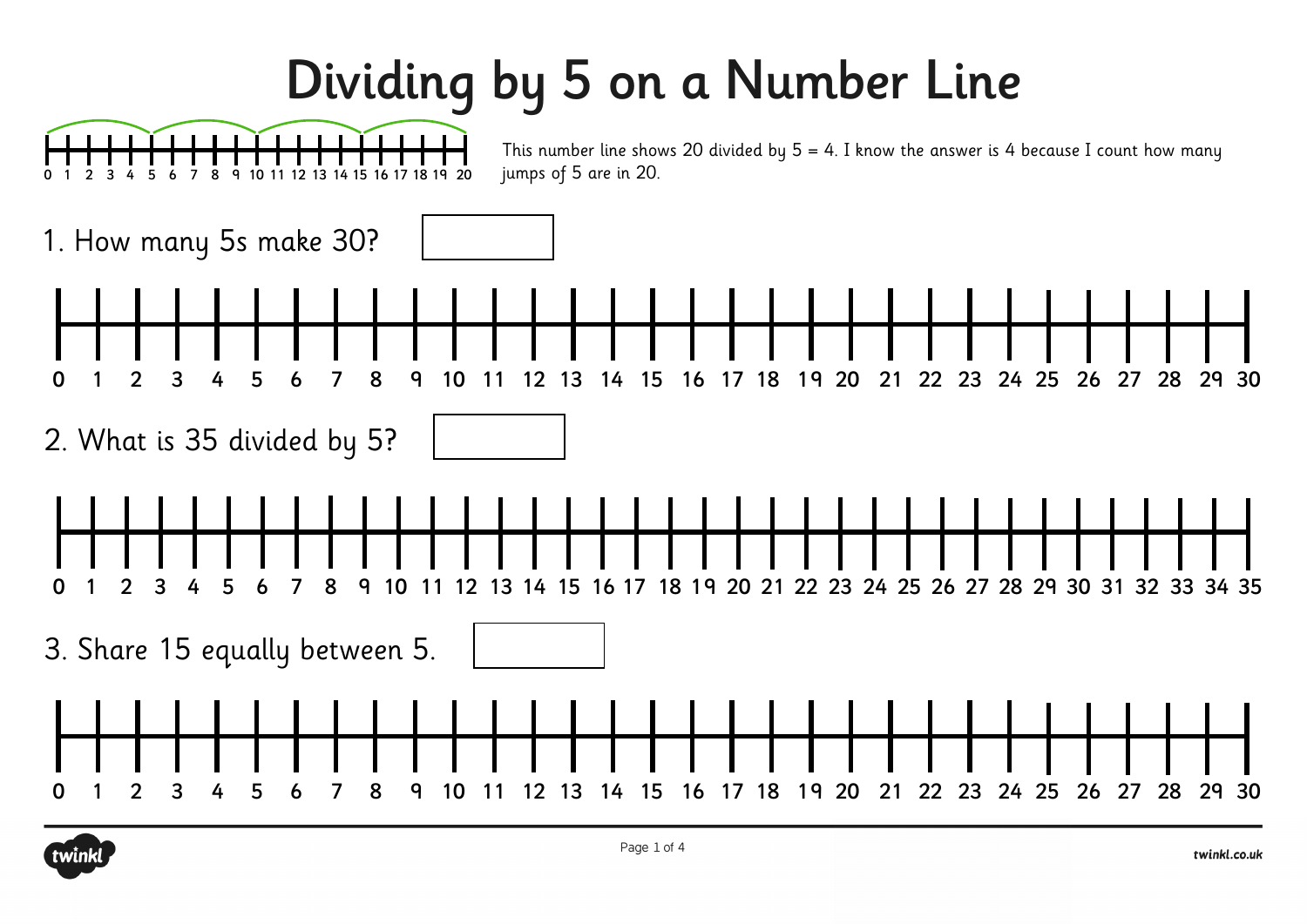

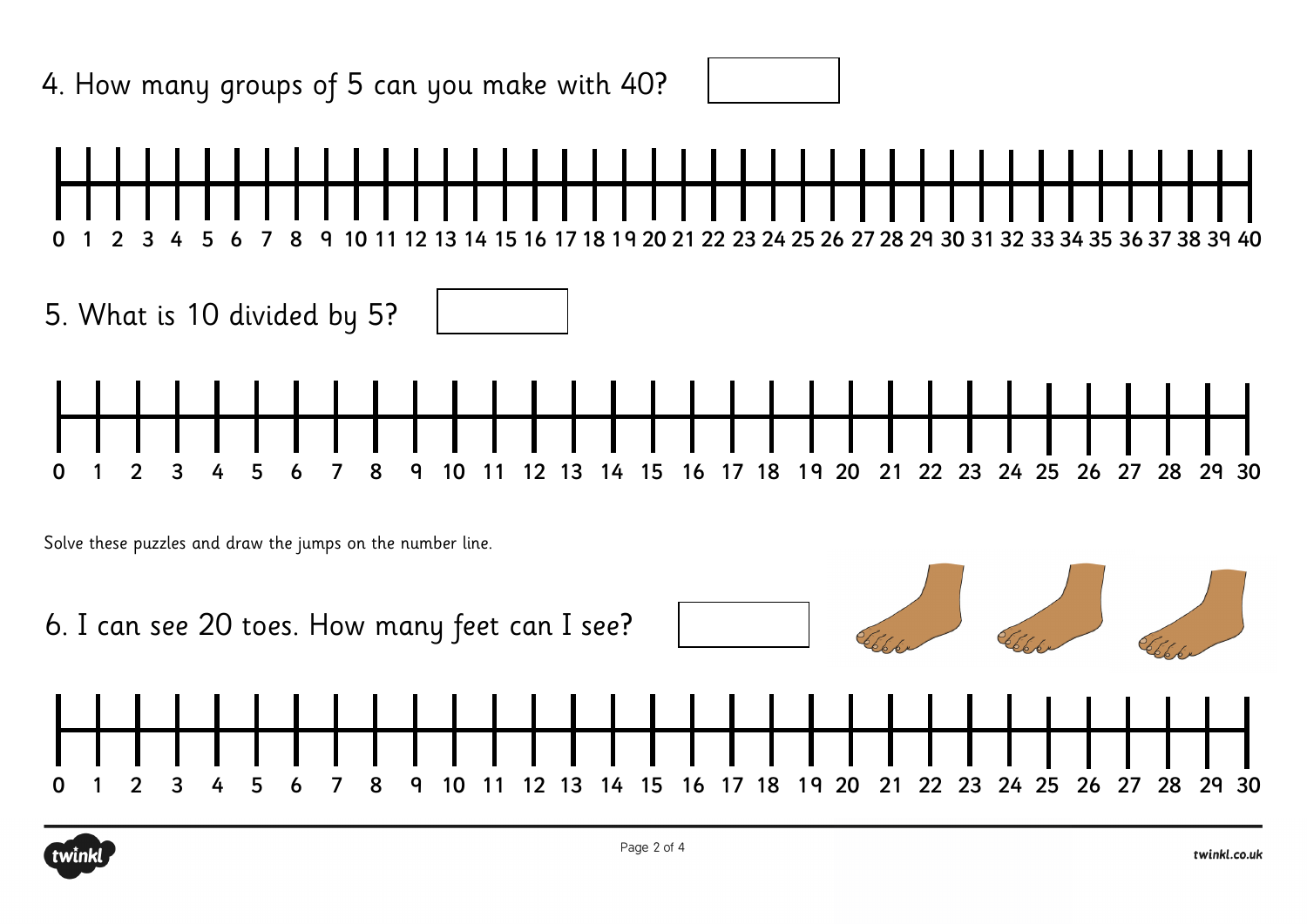